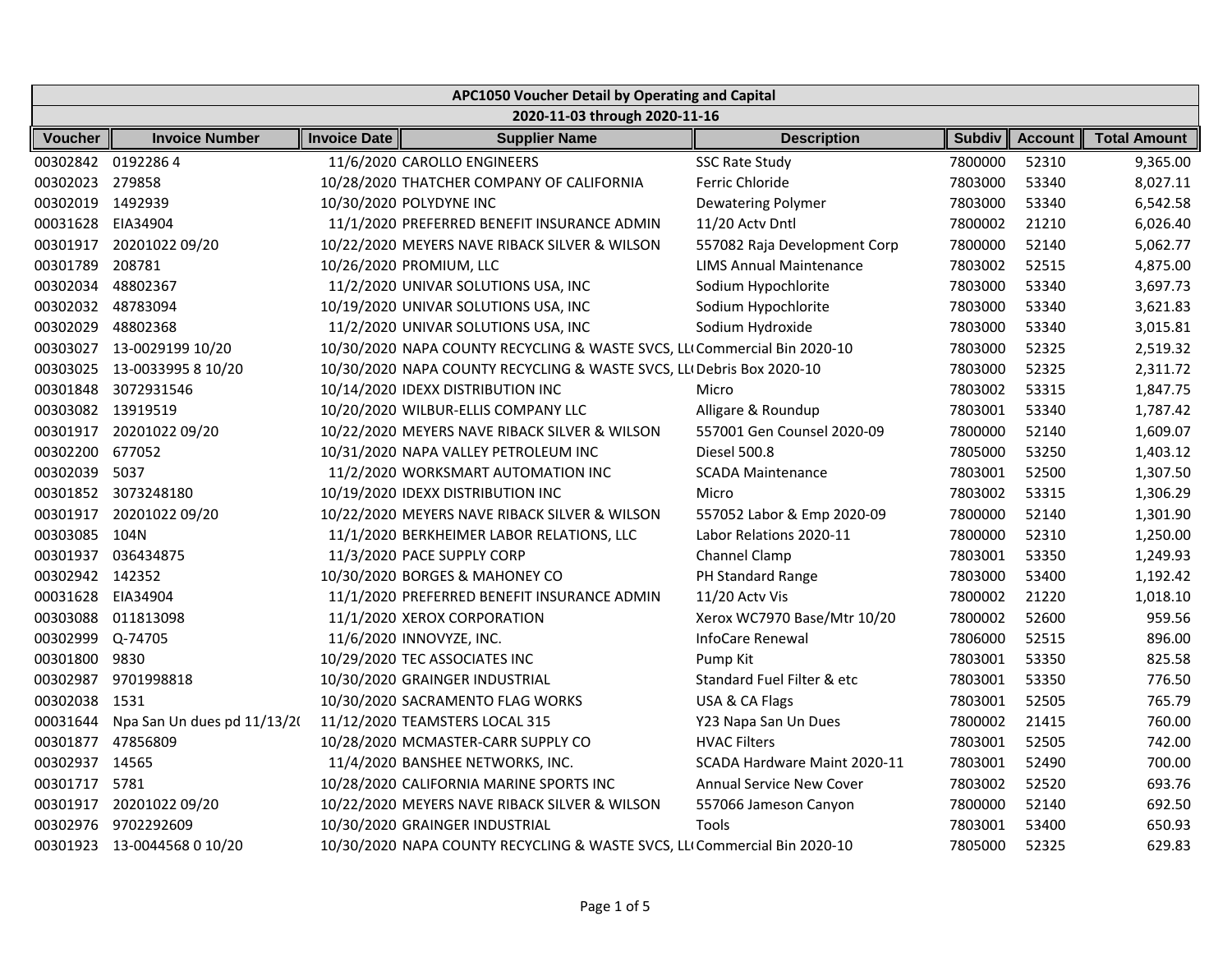| APC1050 Voucher Detail by Operating and Capital |                           |                     |                                               |                               |               |                |                     |
|-------------------------------------------------|---------------------------|---------------------|-----------------------------------------------|-------------------------------|---------------|----------------|---------------------|
| 2020-11-03 through 2020-11-16                   |                           |                     |                                               |                               |               |                |                     |
| <b>Voucher</b>                                  | <b>Invoice Number</b>     | <b>Invoice Date</b> | <b>Supplier Name</b>                          | <b>Description</b>            | <b>Subdiv</b> | <b>Account</b> | <b>Total Amount</b> |
| 00303090                                        | 011813099                 |                     | 11/1/2020 XEROX CORPORATION                   | Xerox W7845PT Base Chg 10/20  | 7804000       | 52600          | 628.34              |
|                                                 | 00301962 8802565087       |                     | 10/14/2020 VWR SCIENTIFIC PRODUCTS            | Chemicals                     | 7803002       | 53315          | 533.25              |
| 00303089                                        | 011813102                 |                     | 11/1/2020 XEROX CORPORATION                   | Xerox W7845PT Base Chg 10/20  | 7803000       | 52600          | 517.15              |
| 00301796 4 10103                                |                           |                     | 10/19/2020 RAMIREZ TOW & TRANSPORT            | Veh 510B Tow Svc              | 7805000       | 52520          | 500.00              |
| 00302933 429149                                 |                           |                     | 11/5/2020 AMERICAN INNOTEK INC                | Disposable Urine Bag          | 7805000       | 53300          | 497.74              |
|                                                 | 00301861 959706773        | 11/1/2020 KONE, INC |                                               | Elevator Maint 2020-11        | 7803001       | 52500          | 495.00              |
|                                                 | 00302182 9697345693       |                     | 10/27/2020 GRAINGER INDUSTRIAL                | <b>Headworks Odor Control</b> | 7803001       | 53350          | 484.53              |
| 00301820 12164281                               |                           |                     | 10/14/2020 HACH COMPANY                       | Chemicals                     | 7803002       | 53315          | 468.76              |
| 00031628 EIA34904                               |                           |                     | 11/1/2020 PREFERRED BENEFIT INSURANCE ADMIN   | 11/20 Ret Vis                 | 7800002       | 21220          | 467.60              |
| 00303016 47939411                               |                           |                     | 10/29/2020 MCMASTER-CARR SUPPLY CO            | <b>HVAC Filters</b>           | 7803001       | 52505          | 381.65              |
|                                                 | 00303005 S104942459.001   |                     | 11/4/2020 INDEPENDENT ELECTRIC SUPPLY         | Electrical                    | 7803001       | 53350          | 354.32              |
| 00302946                                        | 0400269                   |                     | 10/31/2020 CULLIGAN/US FILTER                 | Drinking water                | 7800002       | 53100          | 346.20              |
|                                                 | 00303092 011813103        |                     | 11/1/2020 XEROX CORPORATION                   | Xerox W7225P Base/Mtr 10/20   | 7805000       | 52600          | 335.68              |
|                                                 | 00302045 17924802 2020    |                     | 11/4/2020 WATER ENVIRONMENT FEDERATION        | WEF & Local Mmbrshp Rnwl KO   | 7804000       | 53120          | 332.00              |
| 00303043 797183                                 |                           |                     | 11/6/2020 POWER INDUSTRIES                    | <b>Water Hose Assembly</b>    | 7806000       | 53350          | 321.61              |
| 00302200 677052                                 |                           |                     | 10/31/2020 NAPA VALLEY PETROLEUM INC          | Unleaded 97.4                 | 7804000       | 53250          | 272.15              |
| 00303064 801976                                 |                           |                     | 11/4/2020 SYAR INDUSTRIES INC                 | Napa Drain Rock               | 7805000       | 53360          | 264.95              |
|                                                 | 00301928 036437771        |                     | 10/28/2020 PACE SUPPLY CORP                   | <b>Piping Parts</b>           | 7803001       | 53350          | 242.08              |
| 00301746 W427146                                |                           |                     | 10/15/2020 COLE SUPPLY COMPANY                | Glove XL Nitrile              | 7803001       | 53330          | 238.87              |
| 00302200 677052                                 |                           |                     | 10/31/2020 NAPA VALLEY PETROLEUM INC          | Unleaded 80.5                 | 7805000       | 53250          | 229.67              |
| 00302164                                        | 00887538                  |                     | 11/3/2020 CLOVER FLAT LANDFILL                | Asbestos                      | 7805000       | 52325          | 220.92              |
| 00302954 56136                                  |                           |                     | 11/2/2020 GENERAL EQUIPMENT MAINTENANCE LLC   | Veh 529B Bit Inspection       | 7805000       | 52520          | 217.50              |
| 00303059                                        | 801733                    |                     | 11/3/2020 SYAR INDUSTRIES INC                 | Aggregate Base                | 7805000       | 53360          | 214.64              |
|                                                 | 00302169 103020 CM        |                     | 10/30/2020 CHRISTOPHER MOSIER                 | Safety Boots CMosier          | 7803000       | 53300          | 210.84              |
| 00302992 21235                                  |                           |                     | 11/5/2020 HELIX LABORATORIES INC              | Circuit Board                 | 7805000       | 52500          | 200.89              |
| 00301956 796596                                 |                           |                     | 10/14/2020 POWER INDUSTRIES                   | Hydrant Meter Flex Line       | 7806000       | 53350          | 199.40              |
|                                                 | 00301965 8802576998       |                     | 10/15/2020 VWR SCIENTIFIC PRODUCTS            | Water Softener - Dishwasher   | 7803002       | 53315          | 198.28              |
| 00301917                                        | 20201022 09/20            |                     | 10/22/2020 MEYERS NAVE RIBACK SILVER & WILSON | 557048 HCV Napa Associates    | 7800000       | 52140          | 193.90              |
|                                                 | 00301701 4077 555 5 10/20 | 10/23/2020 AT&T     |                                               | ATT 259-1998 2018-09          | 7800002       | 52800          | 193.02              |
|                                                 | 00301701 4077 555 5 10/20 | 10/23/2020 AT&T     |                                               | ATT 255-5654 2020-10          | 7800002       | 52800          | 190.99              |
|                                                 | 00301701 4077 555 5 10/20 | 10/23/2020 AT&T     |                                               | ATT 258-8027 2020-10          | 7800002       | 52800          | 189.74              |
| 00302973                                        | 9698705804                |                     | 10/28/2020 GRAINGER INDUSTRIAL                | Platform Stepladder           | 7803001       | 53400          | 180.28              |
|                                                 | 00301751 103020 DM        |                     | 10/30/2020 DERRICK METRAS                     | Internet Reimb 07-09/20 DM    | 7803000       | 52800          | 180.00              |
|                                                 | 00301816 9692029573       |                     | 10/21/2020 GRAINGER INDUSTRIAL                | <b>Test Ball Plug</b>         | 7803001       | 53350          | 178.07              |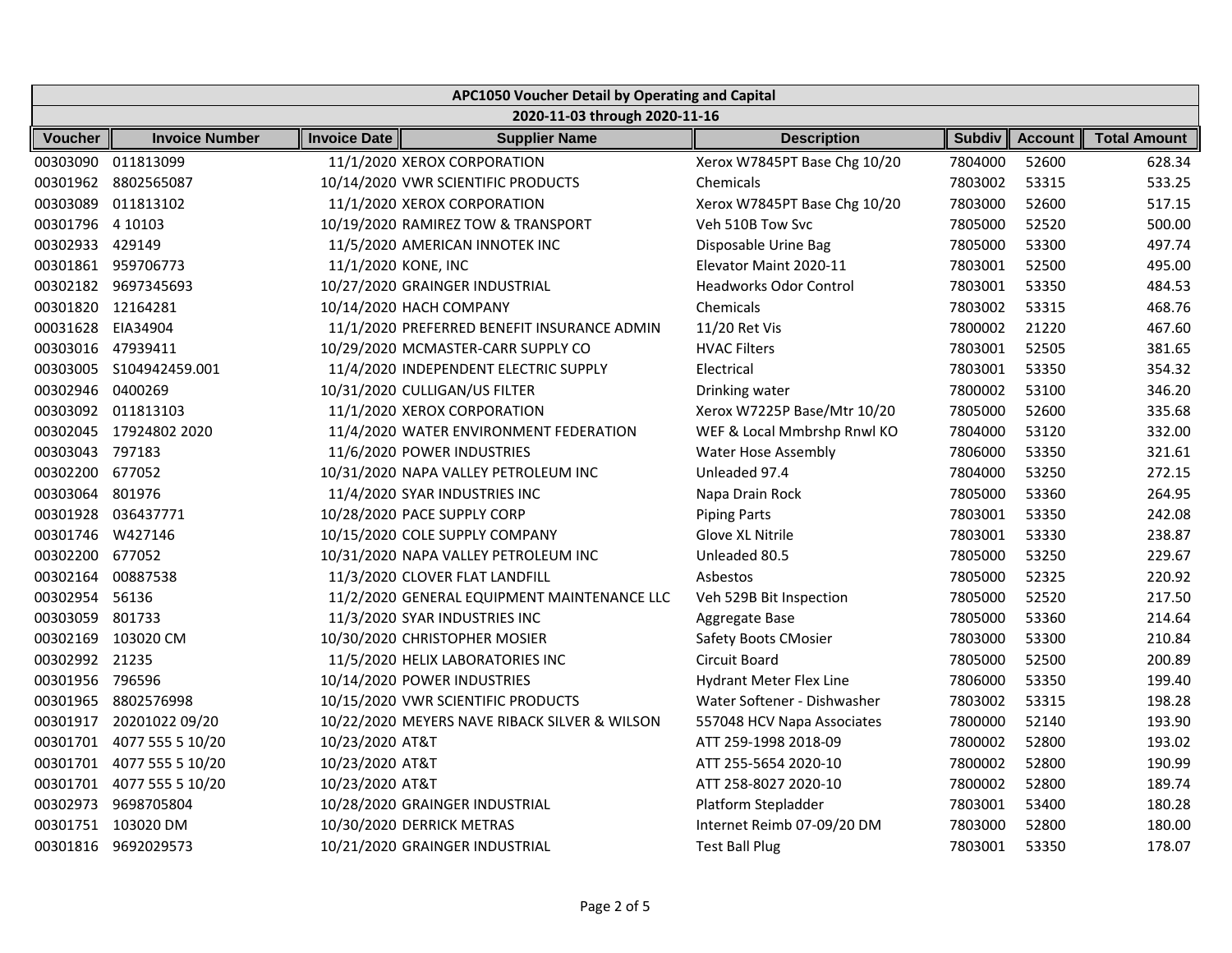| APC1050 Voucher Detail by Operating and Capital |                               |                     |                                             |                              |               |                |                     |
|-------------------------------------------------|-------------------------------|---------------------|---------------------------------------------|------------------------------|---------------|----------------|---------------------|
|                                                 | 2020-11-03 through 2020-11-16 |                     |                                             |                              |               |                |                     |
| <b>Voucher</b>                                  | <b>Invoice Number</b>         | <b>Invoice Date</b> | <b>Supplier Name</b>                        | <b>Description</b>           | <b>Subdiv</b> | <b>Account</b> | <b>Total Amount</b> |
|                                                 | 00301701 4077 555 5 10/20     | 10/23/2020 AT&T     |                                             | ATT 265-0398 2020-10         | 7800002       | 52800          | 168.51              |
|                                                 | 00302207 133885940001         |                     | 10/29/2020 OFFICE DEPOT                     | <b>Office Supplies</b>       | 7800002       | 53100          | 167.33              |
|                                                 | 00301701 4077 555 5 10/20     | 10/23/2020 AT&T     |                                             | ATT 254-9105 2020-10         | 7800002       | 52800          | 166.65              |
|                                                 | 00302177 9693369747           |                     | 10/22/2020 GRAINGER INDUSTRIAL              | Door Louver                  | 7803001       | 52505          | 157.21              |
| 00303070 802010                                 |                               |                     | 11/4/2020 SYAR INDUSTRIES INC               | Dumped Broken Concrete       | 7805000       | 53360          | 156.80              |
| 00302200 677052                                 |                               |                     | 10/31/2020 NAPA VALLEY PETROLEUM INC        | Unleaded 53.6                | 7806000       | 53250          | 150.47              |
|                                                 | 00302041 17654951 10/20       |                     | 11/4/2020 WATER ENVIRONMENT FEDERATION      | WEF Mmbrshp Rnwl ME          | 7803001       | 53120          | 140.00              |
| 00301831 12164338                               |                               |                     | 10/15/2020 HACH COMPANY                     | IC/FIA                       | 7803002       | 53315          | 137.92              |
| 00302242 0918916                                |                               |                     | 10/22/2020 UNIFIRST CORPORATION             | Uniforms 2020-10-22          | 7805000       | 53300          | 135.13              |
| 00302244 0919869                                |                               |                     | 10/29/2020 UNIFIRST CORPORATION             | Uniforms 2020-10-29          | 7805000       | 53300          | 135.13              |
|                                                 | 00301812 9692262273           |                     | 10/21/2020 GRAINGER INDUSTRIAL              | Air Release Valve for Boiler | 7803001       | 53350          | 132.47              |
|                                                 | 00302219 134193144001         |                     | 11/2/2020 OFFICE DEPOT                      | Paper                        | 7800002       | 53100          | 123.96              |
| 00302950 0402654                                |                               |                     | 10/31/2020 CULLIGAN/US FILTER               | Water Cooler Rental 2020-11  | 7803000       | 52600          | 107.00              |
| 00302037 2171                                   |                               |                     | 10/23/2020 KNS INDUSTRIAL SUPPLY            | Respirators                  | 7803001       | 53320          | 106.98              |
| 00302200 677052                                 |                               |                     | 10/31/2020 NAPA VALLEY PETROLEUM INC        | Unleaded 37.5                | 7803000       | 53250          | 105.28              |
| 00302200 677052                                 |                               |                     | 10/31/2020 NAPA VALLEY PETROLEUM INC        | Unleaded 34.9                | 7800003       | 53250          | 98.77               |
| 00302238 0918920                                |                               |                     | 10/22/2020 UNIFIRST CORPORATION             | Plant Supplies 2020-10-22    | 7803001       | 53330          | 97.42               |
| 00302240 0919873                                |                               |                     | 10/29/2020 UNIFIRST CORPORATION             | Plant Supplies 2020-10-29    | 7803001       | 53330          | 97.42               |
| 00301892 138880                                 |                               |                     | 10/28/2020 NAPA FORD LINCOLN MERCURY        | Veh 172B Oil Change          | 7806000       | 52520          | 97.23               |
| 00301722 W426511                                |                               |                     | 10/13/2020 COLE SUPPLY COMPANY              | Sponge Scrub & etc           | 7800002       | 53330          | 88.96               |
| 00302950 0402654                                |                               |                     | 10/31/2020 CULLIGAN/US FILTER               | Water Cooler Rental 2020-11  | 7800002       | 52600          | 88.00               |
|                                                 | 00302246 0024573 10/20        |                     | 10/8/2020 CALIFORNIA FARM BUREAU FEDERATION | Farm Bureau Mbrshp           | 7800005       | 53120          | 85.00               |
| 00302200 677052                                 |                               |                     | 10/31/2020 NAPA VALLEY PETROLEUM INC        | Diesel 30                    | 7806000       | 53250          | 84.51               |
| 00302983                                        | 9701998826                    |                     | 10/30/2020 GRAINGER INDUSTRIAL              | Med Duty Boost Cable         | 7803001       | 53350          | 83.00               |
| 00301742 426037                                 |                               |                     | 10/9/2020 COLE SUPPLY COMPANY               | Janitorial Supplies          | 7800002       | 53330          | 80.35               |
| 00303077                                        | 8802687402                    |                     | 10/26/2020 VWR SCIENTIFIC PRODUCTS          | Glove Nitrile                | 7803002       | 53315          | 79.20               |
| 00302930                                        | 002317-000 10/20              |                     | 10/28/2020 CITY OF AMERICAN CANYON          | Water 2020-10                | 7806000       | 53220          | 77.15               |
|                                                 | 00301977 134269979001         |                     | 10/28/2020 OFFICE DEPOT                     | SD, Micro Ultra Plus         | 7800002       | 53100          | 76.94               |
| 00301703                                        | 2010105                       |                     | 10/29/2020 BEST FIRE EQUIPMENT CO           | Fire Extinguisher            | 7800003       | 52490          | 75.43               |
|                                                 | 00302963 9708722013           |                     | 11/5/2020 GRAINGER INDUSTRIAL               | Kneeling Pad                 | 7803001       | 53400          | 73.96               |
|                                                 | 00302968 9699464864           |                     | 10/28/2020 GRAINGER INDUSTRIAL              | Visor Transmitter            | 7806000       | 53350          | 73.96               |
| 00302230 1918918                                |                               |                     | 10/22/2020 UNIFIRST CORPORATION             | Uniforms 2020-10-22          | 7803000       | 53300          | 62.21               |
| 00302231 0919871                                |                               |                     | 10/29/2020 UNIFIRST CORPORATION             | Uniforms 2020-10-29          | 7803000       | 53300          | 62.21               |
| 00303011 24007733                               |                               |                     | 10/29/2020 MSC INDUSTRIAL SUPPLY CO         | <b>Gas Springs</b>           | 7803001       | 53350          | 61.25               |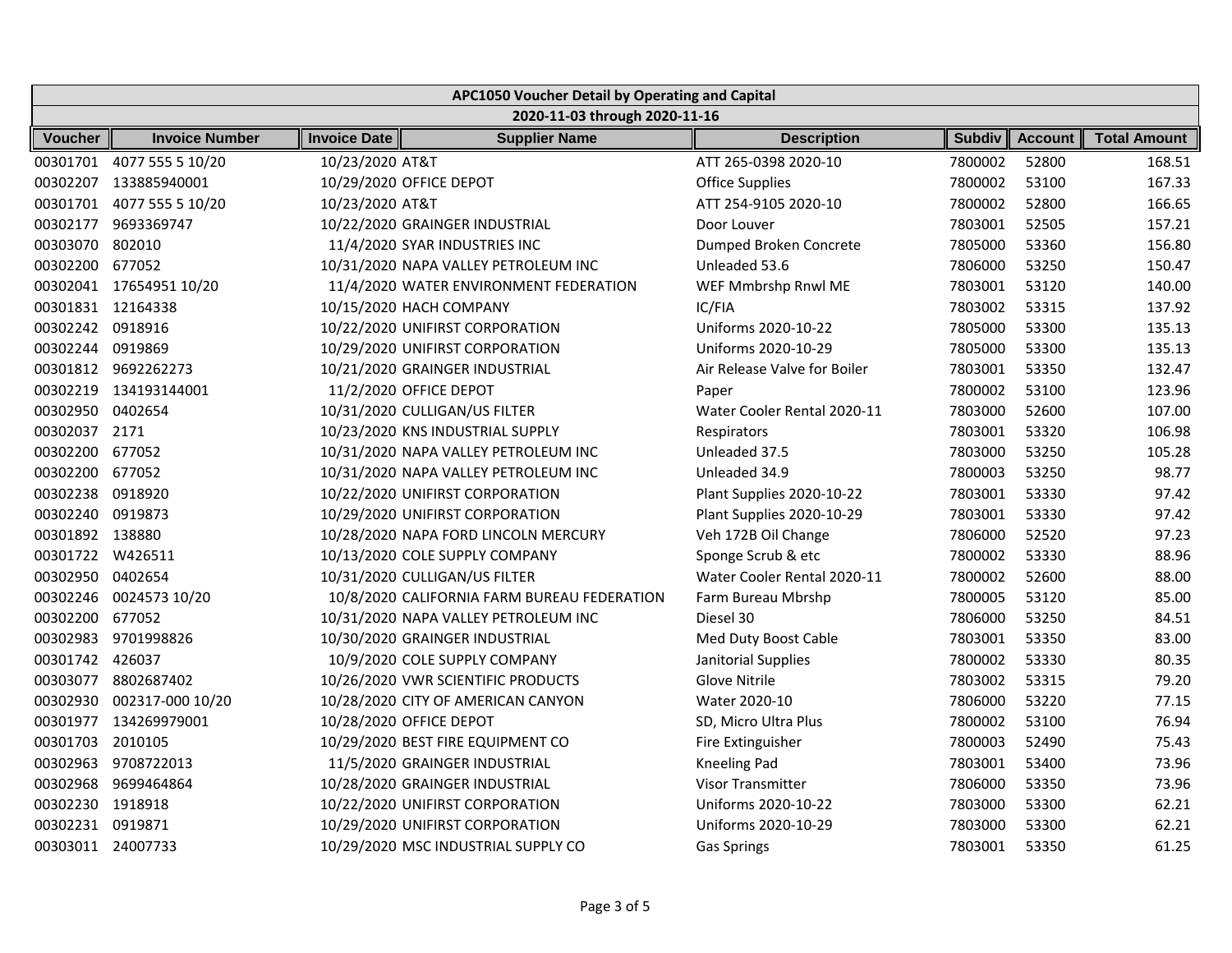| APC1050 Voucher Detail by Operating and Capital |                              |                     |                                                |                                |               |                |                     |
|-------------------------------------------------|------------------------------|---------------------|------------------------------------------------|--------------------------------|---------------|----------------|---------------------|
| 2020-11-03 through 2020-11-16                   |                              |                     |                                                |                                |               |                |                     |
| <b>Voucher</b>                                  | <b>Invoice Number</b>        | <b>Invoice Date</b> | <b>Supplier Name</b>                           | <b>Description</b>             | <b>Subdiv</b> | <b>Account</b> | <b>Total Amount</b> |
| 00301969                                        | 8802576999                   |                     | 10/15/2020 VWR SCIENTIFIC PRODUCTS             | Chemicals                      | 7803002       | 53315          | 60.95               |
| 00301744 W423117                                |                              |                     | 9/23/2020 COLE SUPPLY COMPANY                  | <b>Comet Disinfectant</b>      | 7800002       | 53330          | 59.34               |
|                                                 | 00301806 9692265029          |                     | 10/21/2020 GRAINGER INDUSTRIAL                 | Absorbent Sock                 | 7803001       | 53350          | 56.95               |
|                                                 | 00302221 4801669744 09/20    |                     | 10/15/2020 PACIFIC GAS & ELECTRIC CO           | Electric 2020-09               | 7806000       | 53205          | 54.20               |
|                                                 | 00301706 3104325889          |                     | 11/2/2020 PITNEY BOWES INC                     | Pitney Bowes Equip Rtn Fee     | 7800002       | 53110          | 53.88               |
|                                                 | 00303076 187853695-001       |                     | 11/5/2020 UNITED RENTALS (NORTH AMERICA), INC. | Paint                          | 7805000       | 53350          | 51.71               |
| 00302235 0918915                                |                              |                     | 10/22/2020 UNIFIRST CORPORATION                | Uniforms 2020-10-22            | 7803001       | 53300          | 48.58               |
| 00302236 0919868                                |                              |                     | 10/29/2020 UNIFIRST CORPORATION                | Uniforms 2020-10-29            | 7803001       | 53300          | 48.58               |
| 00301727 W428073                                |                              |                     | 10/22/2020 COLE SUPPLY COMPANY                 | <b>Tissue Toilet</b>           | 7800002       | 53330          | 44.87               |
| 00302950                                        | 0402654                      |                     | 10/31/2020 CULLIGAN/US FILTER                  | Water Cooler Rental 2020-11    | 7805000       | 52600          | 44.00               |
| 00302200 677052                                 |                              |                     | 10/31/2020 NAPA VALLEY PETROLEUM INC           | Diesel 14.                     | 7803000       | 53250          | 39.16               |
|                                                 | 00031643 Hlthqst pd 11/13/20 |                     | 11/12/2020 HEALTHQUEST FITNESS                 | Y23 Napa San Healthquest       | 7800002       | 21410          | 38.00               |
| 00302225 12333182                               |                              |                     | 10/27/2020 POWER PLAN                          | Key                            | 7806000       | 52505          | 34.10               |
|                                                 | 00031642 Synergy pd 11/13/20 |                     | 11/12/2020 ACTIVE WELLNESS LLC                 | Y23 Napa San Synergy           | 7800002       | 21410          | 33.00               |
| 00301704 1572957                                |                              |                     | 10/27/2020 CENTRAL VALLEY BUILDERS             | Grape Stake                    | 7806000       | 53350          | 31.77               |
| 00301989                                        | 0918917                      |                     | 10/22/2020 UNIFIRST CORPORATION                | Uniforms 2020-10-22            | 7803002       | 53300          | 30.61               |
| 00301992 0919870                                |                              |                     | 10/29/2020 UNIFIRST CORPORATION                | Uniforms 2020-10-29            | 7803002       | 53300          | 30.61               |
| 00303030 53466                                  |                              | 10/31/2020 ON TRAC  |                                                | Overnight Shipping             | 7800002       | 53110          | 30.36               |
| 00301984 0918924                                |                              |                     | 10/22/2020 UNIFIRST CORPORATION                | Janitorial Supplies 2020-10-22 | 7800002       | 53330          | 27.45               |
| 00301985 0919877                                |                              |                     | 10/29/2020 UNIFIRST CORPORATION                | Janitorial Supplies 2020-10-29 | 7800002       | 53330          | 27.45               |
| 00302242 0918916                                |                              |                     | 10/22/2020 UNIFIRST CORPORATION                | Janitorial Supplies 2020-10-22 | 7805000       | 53330          | 26.93               |
| 00302244 0919869                                |                              |                     | 10/29/2020 UNIFIRST CORPORATION                | Janitorial Supplies 2020-10-29 | 7805000       | 53330          | 26.93               |
|                                                 | 00302212 134191912001        |                     | 11/2/2020 OFFICE DEPOT                         | Aluratek Card Reader           | 7800002       | 53100          | 25.84               |
| 00301922 2986                                   |                              |                     | 11/3/2020 NAPA VALLEY DRUG & ALCOHOL TESTING   | Random Drug Testing            | 7800002       | 52220          | 25.00               |
| 00303036 797132                                 |                              |                     | 11/4/2020 POWER INDUSTRIES                     | Gauges                         | 7805000       | 53400          | 24.91               |
| 00302009                                        | 0918919                      |                     | 10/22/2020 UNIFIRST CORPORATION                | Uniforms 2020-10-22            | 7806000       | 53300          | 21.05               |
| 00302012 0919872                                |                              |                     | 10/29/2020 UNIFIRST CORPORATION                | Uniforms 2020-10-29            | 7806000       | 53300          | 21.05               |
|                                                 | 00302015 00003Y5Y24430       |                     | 10/24/2020 UNITED PARCEL SERVICE               | Shipping Chrg - Allied Elec    | 7803001       | 53350          | 15.19               |
|                                                 | 00301975 131719024001        |                     | 10/21/2020 OFFICE DEPOT                        | Brush, Dish Sink               | 7800002       | 53100          | 11.41               |
|                                                 | 00302928 002276-000 10/20    |                     | 10/28/2020 CITY OF AMERICAN CANYON             | Water 2020-10                  | 7806000       | 53220          | 10.67               |
|                                                 | 00301701 4077 555 5 10/20    | 10/23/2020 AT&T     |                                                | Smry Blng Acct Svcs 9607554077 | 7800002       | 52800          | 10.08               |
|                                                 | 00303051 036460639           |                     | 11/9/2020 PACE SUPPLY CORP                     | Valve                          | 7806000       | 53350          | 8.54                |
|                                                 | 00301702 860126066-10/20     | 10/22/2020 AT&T     |                                                | ATT Long Distance 2020-10      | 7800002       | 52800          | 5.42                |
|                                                 | 00301939 CM036437248         |                     | 10/28/2020 PACE SUPPLY CORP                    | Item Overpriced Crdt           | 7803001       | 53350          | (605.06)            |